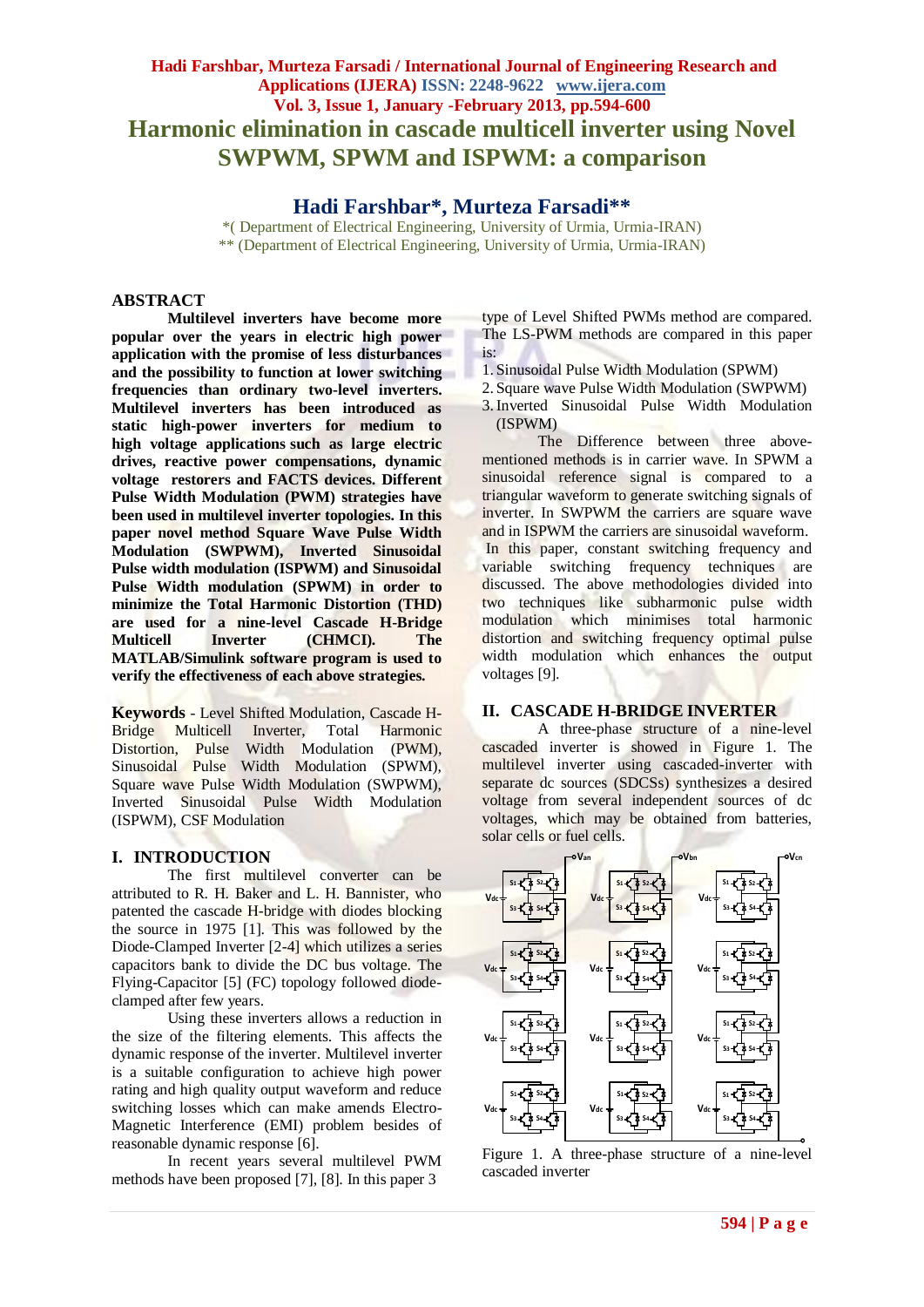This configuration recently becomes very popular in ac power supply and adjustable speed drive applications. The output of each cell will have three levels, 0 and by connecting the dc source to the ac output by different combinations of the four switches S1, S2, S3 and S4. To obtain, switches S1 and S4 are turned on, whereas can be obtained by turning on switches S2 and S3. By turning on S1 and S2 or S3 and S4, the output voltage is 0. The output voltage is the sum of the voltage that is generated by each cell. The number of output voltage levels are  $(2n+1)$ , where n is the number of cells.

An example phase voltage waveform for a nine-level cascaded H-bridge inverter with four dc sources is shown in Figure 2.



Figure 2. Line- Neutral Voltage Waveforms Nine Level CMCI

The output voltage of a cascaded H-bridge inverter leg is obtained by adding the single H-bridge output voltages as follows:

$$
V_o(t) = \sum_{j=1}^{n} V_{O_j}(t) \quad (1)
$$

Table 2 shows the component requirements for the Cascade H-Bridge for a three-phase setup.

Table 1. Component Requirements for the Cascade multicell inverter for a three-phase

| Isolated sources    | $6(\frac{m-1}{2})$ |
|---------------------|--------------------|
| Main diodes         | $6(m-1)$           |
| Main switches       | $6(m-1)$           |
| Clamping diodes     |                    |
| Clamping capacitor  |                    |
| Smoothing ind.      |                    |
| <b>Transformers</b> |                    |

The main advantages and disadvantages of multilevel cascade h-bridge are as follows: Advantages:

- Requires a low number of components per level
- Modularized structure without clamping components
- Possibility to implement soft-switching
- Simple voltage balancing modulation

Disadvantages:

- NEEDS SEPARATE ISOLATED DC SOURCES FOR REAL POWER TRANSFER
- NO COMMON DC-BUS

#### **III. MODULATION TECHNIQUE**

There are several ways to classify modulation techniques; in [7] and [8] two possible ways are presented. Here, the way shown in [8] is adopted and graphically presented in Figure 2.1. As shown in figure 3, according to switching frequency, multilevel inverter modulations are basically classified in two groups of methods: Modulation with fundamental switching frequency and high switching frequency PWM.

Fundamental switching frequency modulations produce switch commutations at output fundamental frequency and can be aimed to cancel some particular low frequency harmonic. In this class there are Space Vector Control (SVC) and selective harmonic elimination.

High switching frequency modulations are the adaptation of standard PWM to multilevels and they are meant to switch at very high frequency, about 10 to 20 kHz. Among them, there are Space Vector PWM (SVPWM), Selective Harmonic Elimination PWM (SHPWM), Phase Shifted PWM (PSPWM) and a subclass called level shifted PWM. Phase Opposition (PO), Phase Opposition Disposition (POD) and Alternate Phase Opposition Disposition (APOD) modulations belong to this last level.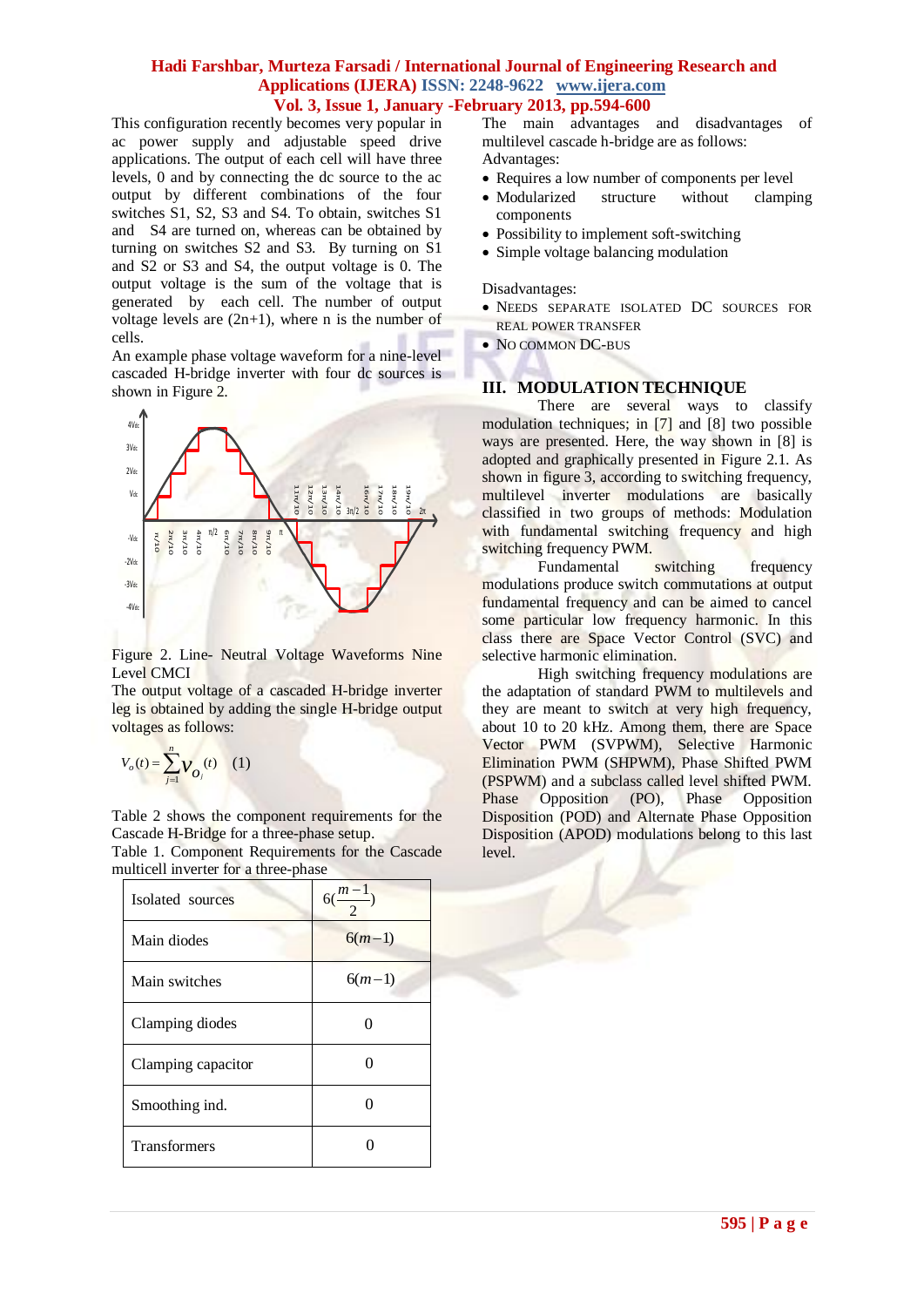

Figure 3. the Classification of PWM Multilevel Inverter Modulation Strategies

In this paper, the authors focused on the level shifted PWM strategies. Level Shifted PWMs [10-12] use more carriers, with the same amplitude and frequency, but translated in level as pictures in Figure 4 show for a 9-level converter. The number of carriers needed to generate the driving signals for a n-level converter is n-1. Level shift based on switching frequency is divided two general categories: fixed switching frequency, variable switching frequency.

There are three major kinds of LSPWMs depending on how the carriers are disposed:

- Phase Disposition (PD), where all the carriers are in phase. figure  $4(a)$
- Phase Opposition Disposition Square (POD), where all the carriers above the zero value reference are in phase among them, but in opposition with those below. figure 4(b)
- Alternative Phase Opposition Disposition (APOD), where each carrier band is shifted by from the nearby bands. figure  $4(c)$





# $(c)$

Figure 4. (a)PD-SH-SPWM, (b) POD-SH-SPWM, (c) APOD-SH- SPWM

In this paper, a level shifted PWM technique with three different carriers has been discussed in order to compare the THD of output voltage in a nine level CHMCI. The waves that used for carriers are: 1- Triangular wave (SPWM) 2- Square wave (SWPWM) 3- Sinusoidal wave (ISPWM).

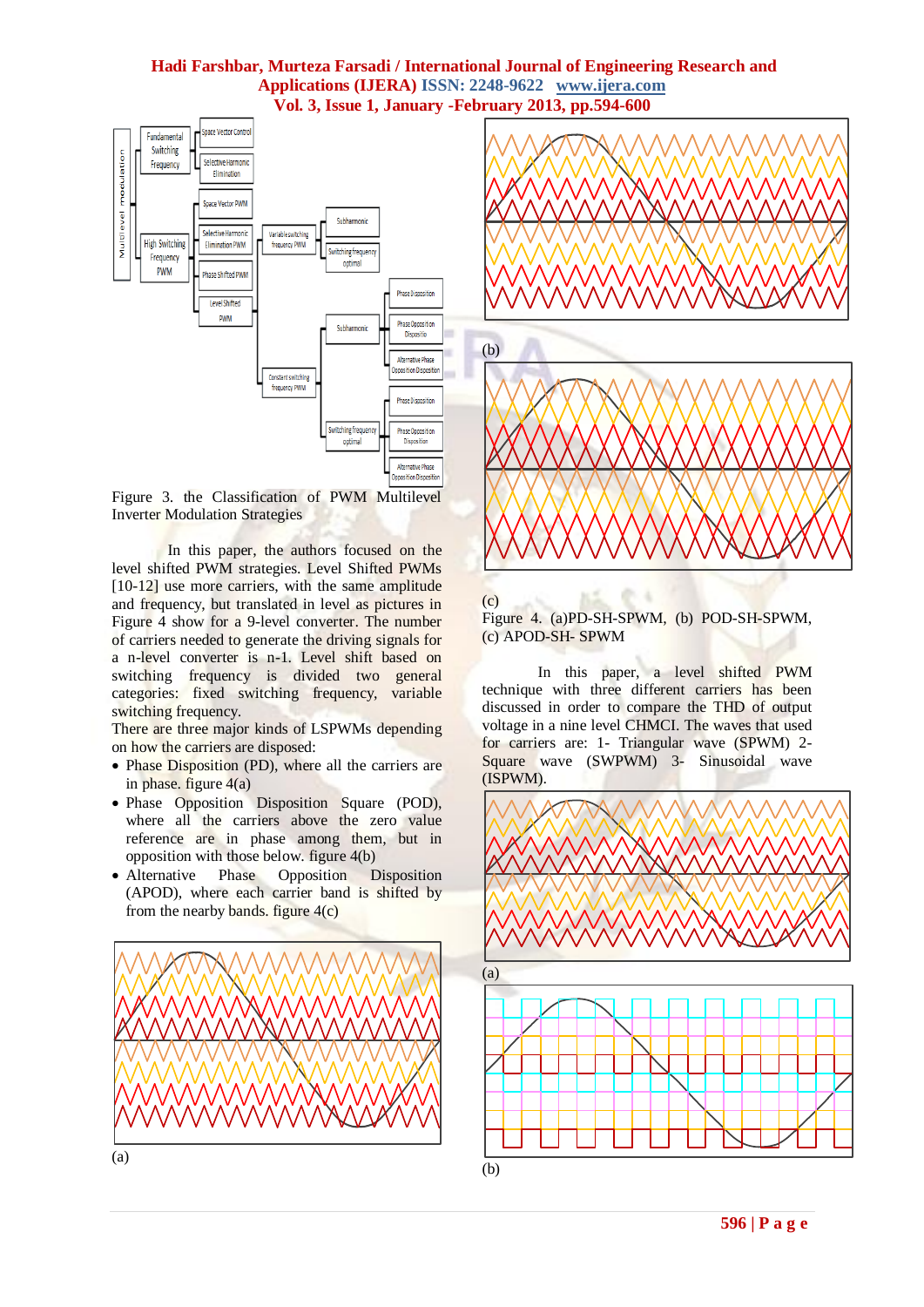

(c)

#### Figure 5. (a) SPWM, (b) SWPWM, (c) ISPWM **IV. CONSTANT SWITCHING FREQUENCY PWM A- Sub-harmonic PWM**

Carrara extended SH-PWM to multiple levels as follows [13]: The constant switching frequency pulse-width modulation technique is most popular and very simple switching schemes. For m-level inverter,  $m-1$  carriers with the same frequency  $f_c$ and the same amplitude  $A_c$  are disposed such that the bands they occupy are contiguous. The reference waveform has peak-to-peak amplitude *Am* , the frequency  $f_m$  and it is zero centered in the middle of the carrier set. The reference is incessantly compared with each of the carrier signals. If the reference is greater than a carrier signal, then the active device conforming to that carrier is switched on and if the reference is less than a carrier signal, then the active device conforming to that carrier is switched off.

The frequency modulation index  $m_f$ , which is the

ratio of carrier frequency to modulating signal frequency, is expressed by equation:

$$
m_f = \frac{f_c}{f_m}
$$

In multilevel inverters, the amplitude modulation index  $m_a$  defined as:

(2)

(3) The advantages of this method are as follows: *c*  $a = \frac{A_m}{(m-1)A_c}$  $m_a = \frac{A_m}{(m-1)}$ 

It has lower THD.

 It is easily applied to any multilevel inverter.

 Increase the output voltage amplitude. The SH-PWM method has serious disadvantages such as:

lower fundamental component

lower voltage modulation index

In multilevel case, Sub-Harmonic PWM (SHPWM) techniques with three different disposed carrier [14], [15], have been proposed as follows:

 Phase Disposition Pulse-Width Modulation (PD-PWM), where all the carriers are in phase.

 Phase Opposition Disposition Pulse-Width Modulation (POD-PWM), where all the carriers above the zero value reference are in phase among them, but in opposition with those below.

 Alternative Phase Opposition Disposition Pulse Width Modulation (APOD-PWM), where each

carrier band is shifted by  $180^\circ$  from the nearby bands.

PD-SH-SPWM, POD-SH-SPWM and APOD-SH-SPWM technique respectively show in figure 4a, figure 4b and figure 4c.

# **B- Switching Frequency Optimal PWM**

This method has been presented by Menzies [16]. Triples harmonic voltage is added to refrence waveforms in the Switching Frequency Optimal Pulse-Width Modulation (SFO-PWM) method. This method consists of the instantaneous average of the minimum and maximum of the three reference voltages (Va,Vb,Vc) and subtracts this value from each of the unique reference voltages to obtain the modulation waveforms.

$$
V_{offset} = \left\{ \frac{\max(V_a, V_b, V_c) + \min(V_a, V_b, V_c)}{2} \right\}
$$
 (4)  

$$
V_{bSFO} = V_b - V_{offset}
$$
  

$$
V_{aSFO} = V_a - V_{offset}
$$
 (5)  

$$
V_{cSFO} = V_c - V_{offset}
$$

The ability of SFO-PWM technique to product the zero-sequence restricts its implementation to a three-phase three-wire system, but it enables the modulation index to be increased by 15% before pulse dropping occurs[14],[17].

In the switching frequency optimal method, carrier waves are placed in relation to the reference in three situations:

 Phase Disposition Pulse-Width Modulation (PD-SFO-PWM), where all the carriers are in phase.

 Phase Opposition Disposition Pulse-Width Modulation (POD-SFO-PWM), where all the carriers above the zero value reference are in phase among them, but in opposition with those below.

**•** Alternative Phase Opposition Disposition Pulse Width Modulation (APOD-SFO-PWM),

where each carrier band is shifted by  $180^\circ$  from the nearby bands.

PD-SFO-SPWM, POD-SFO-SPWM and APOD-SFO-SPWM respectively show in figure 6a, figure 6b and figure 6c.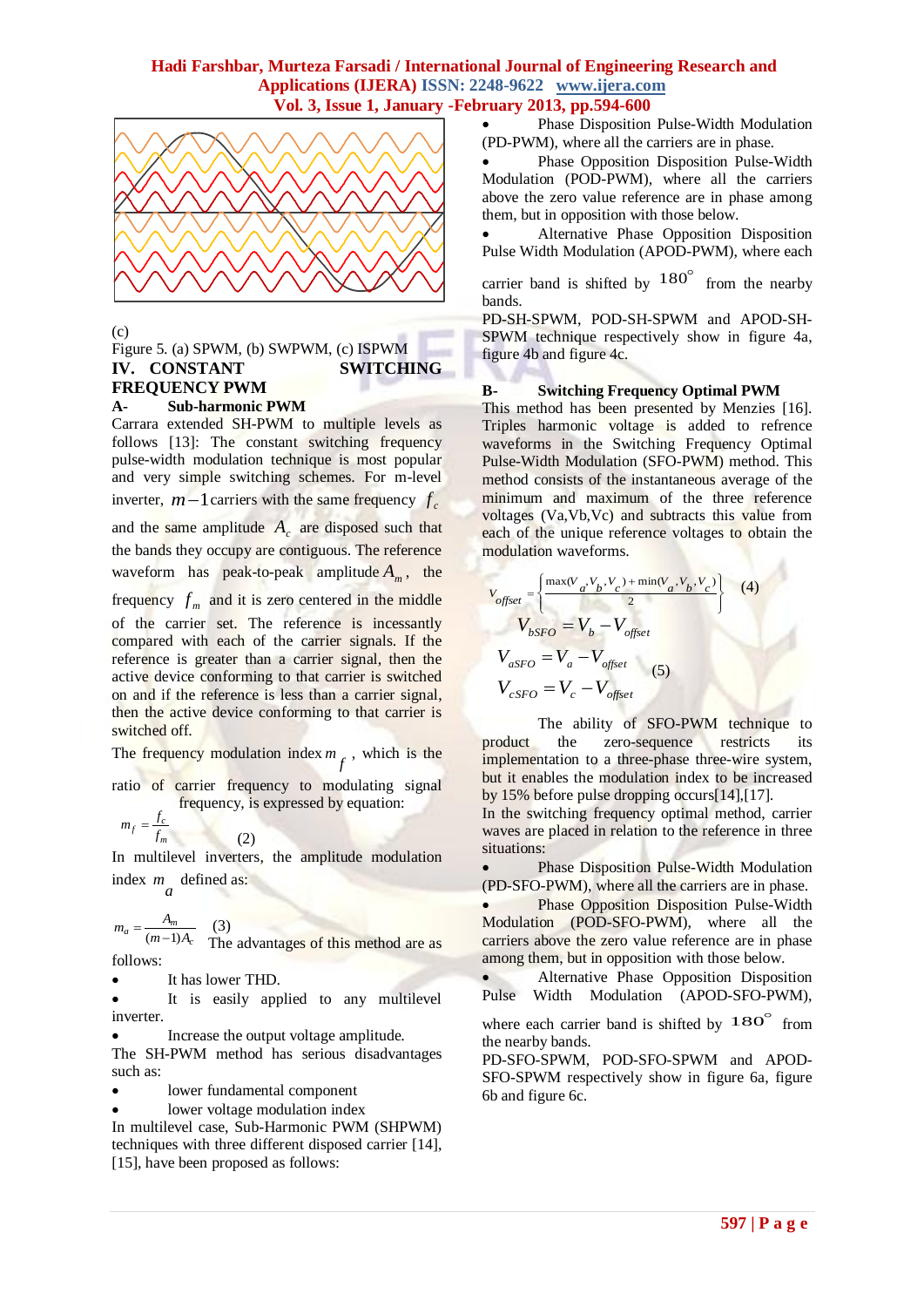

c)

Figure 6. (a)PD-SFO-SPWM, (b) POD-SFO-SPWM, (c) APOD-SFO- SPWM

#### **V. VARIABLE SWITCHING FREQUENCY PWM A- Sub-Harmonic PWM**

For a multilevel inverter, if the level is *m* there will be  $(m-1)$  carrier set with variable switching frequency pulse width modulation when compared with third harmonic injection reference [18]. The carriers are in phase across for all the bands. In this technique, significant harmonic energy is localized at the carrier frequency. Since, it is a cophrasal component; it doesn't appear line to line voltage. In this study a nine level CMCI which levels are  $^0$ , 8  $\pm \frac{V}{\cdot}$ 8  $\pm \frac{2V}{\cdot}$ 8  $\pm \frac{3V}{2}$ 2  $\pm \frac{V}{\cdot}$ , is assigned to have variable switching frequency of 2KHz and 5KHz as shown in figure 7.



Figure 7. Variable Switching Frequency Sub-Harmonic SPWM

#### **B- Switching Frequency Optimal PWM**

For a nine level multilevel inverter, 8 carrier sets with variable switching frequency carrier pulse-width modulation where compared with third harmonic injection reference. For third harmonic injection given as [14], [19]:

$$
Y = 1.15 \sin \theta + \frac{1.15}{6} \sin 3\theta
$$
 (6)

The resulting flat topped waveform lets over modulation while maintaining excellent AC term and DC term spectra. This is a suggested approach to amend the output voltage without entering the over modulation range. So any carriers used for this reference will improve the output voltage by 15% without increasing the harmonics.

In this study a nine level CMCI which levels are 0 , 8  $\pm \frac{V}{\epsilon}$ 8  $\pm \frac{2V}{\cdot}$ 8  $\pm \frac{3V}{2}$ 2  $\pm \frac{V}{I}$  is assigned to have

variable switching frequency of 2KHz and 5KHz as shown in figure 8.



Figure 8. Variable Switching Frequency Optimal SPWM

# **VI. SIMULATION RESULT**

In this paper tree different carrier such as: triangular wave, square wave and sinusoidal waveform, in two methods of Pulse width modulation have been used in order to compare the THD and output voltage level in a nine-level CHMCI.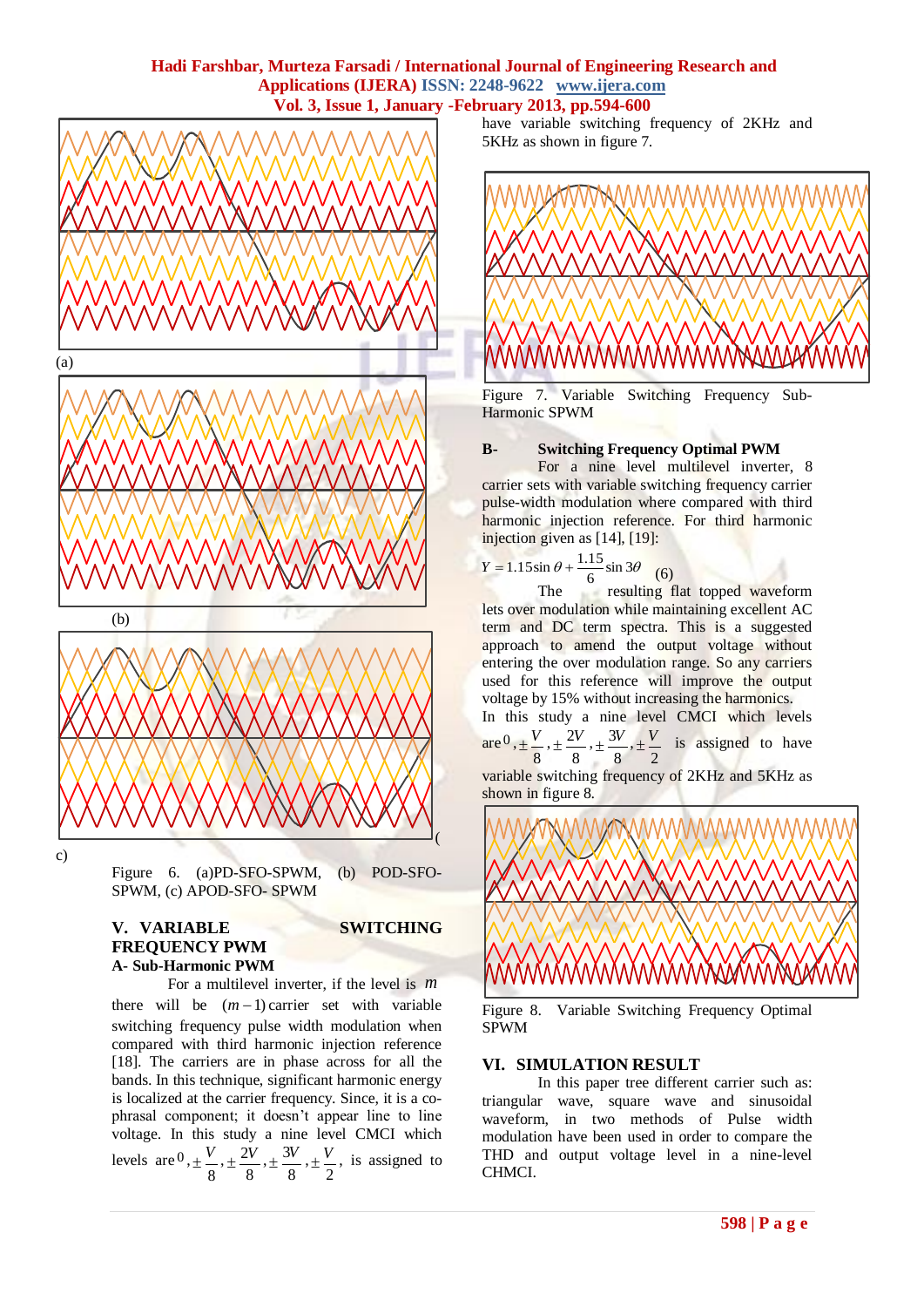The simulation circuit shows in figure 9. All legs are in phase and just have different carriers.



Figure 9. Cascade multicell inverter

Table 2 shows the THD of each approach in order to make better comparison between the abovementioned methods. Parameters which have been used in simulations for all methods are as follows:

 $f_c = 5030$  *Hz* Simulation time = 1sec Number of  $cycle = 60$ 

| Modulation<br>Method                                | <b>SPWM</b><br>THD% | <b>SWPW</b><br>M<br>THD% | <b>ISPW</b><br>M<br>THD% |
|-----------------------------------------------------|---------------------|--------------------------|--------------------------|
| Constant<br>Switching<br>Frequency<br>(PD SH PWM)   | 4.63                | 4.43                     | 3.65                     |
| Constant<br>Switching<br>Frequency<br>(POD SH PWM)  | 4.59                | 4.39                     | 2.00                     |
| Constant<br>Switching<br>Frequency<br>(APOD SH PWM) | 4.37                | 4.19                     | 2.04                     |
| Constant<br>Switching<br>Frequency<br>(PD SFO PWM)  | 39.65               | 39.63                    | 38.71                    |
| Constant<br>Switching<br>Frequency<br>(POD SFO PWM) | 39.69               | 39.63                    | 38.87                    |

|  |  |  | Table 2. THD for tree different carriers |  |
|--|--|--|------------------------------------------|--|

| Constant<br>Switching<br>Frequency<br><b>SFO</b><br>(APOD<br>PWM) | 39.46 | 39.64 | 38.65 |
|-------------------------------------------------------------------|-------|-------|-------|
| Variable<br>Switching<br>Frequency<br>(SH PWM)                    | 12.66 | 4.52  | 3.28  |
| Variable<br>Switching<br>Frequency<br>(SFO PWM)                   | 38.09 | 39.47 | 39.17 |

# **VII. CONCLUSIONS**

In this paper the authors focused on THD comparison in LSPWM methods with three different carriers. The waves that used for carriers are: 1- Triangular wave 2-Sinusoidal wave 3-Square wave. All carriers used in the constant switching frequency PWM and variable switching frequency PWM. According to Table 2 the best method for cascade multicell inverter modulation is Constant Switching Frequency POD SH ISPWM that it has the lowest total harmonic distortion.

# **References**

- [1] R. H. Baker, Electric Power Converter, US Patent Number 03,867,643, February 1975.
- [2] R. H. Baker, High-Voltage Converter Circuit, US Patent Number 04,203,151, May 1980.
- [3] A. Nabae, I. Takahashi, H. Akagi, "A New Neutral-Point Clamped PWM Inverter", Proceeding of the Industry Application Society Conference, September/October 1980, pp 761-766.
- [4] M. Fracchia, T: Ghiara, M. Marchesini, M.Mazzucchelli, "Optimized Modulation Techniques for the Generalized N-Level Converter", Proceeding of the IEEE Power Electronics Specialist Conference, 1992, Vol. 2, pp. 1205-1213.
- [5] T.A. Meynard, H. Foch, "Multi-level Conversion: High Voltage Choppers and Voltage-source Inverters", Proceedings of the IEEE Power Electronics Specialist Conference, 1992, Vol. 1, pp. 397-403.
- [6] K. Corzine and Y. Familiant, "A new cascaded multilevel H-bridge drive," IEEE Tran.Power Electron., vol. 17, no. 1, Jan.2002, pp. 125–131.
- [7] K. A. Corzine, "Operation and Design of Multilevel Inverters", University Missouri – Rolla, Tech. Rep., 2005.
- [8] . Rodriguez, J. Pontt, P. Lezana, S. Kouro, Tutorial on Multilevel Converters, PELINCEC International Conference on Power Electronics and Intelligent Control